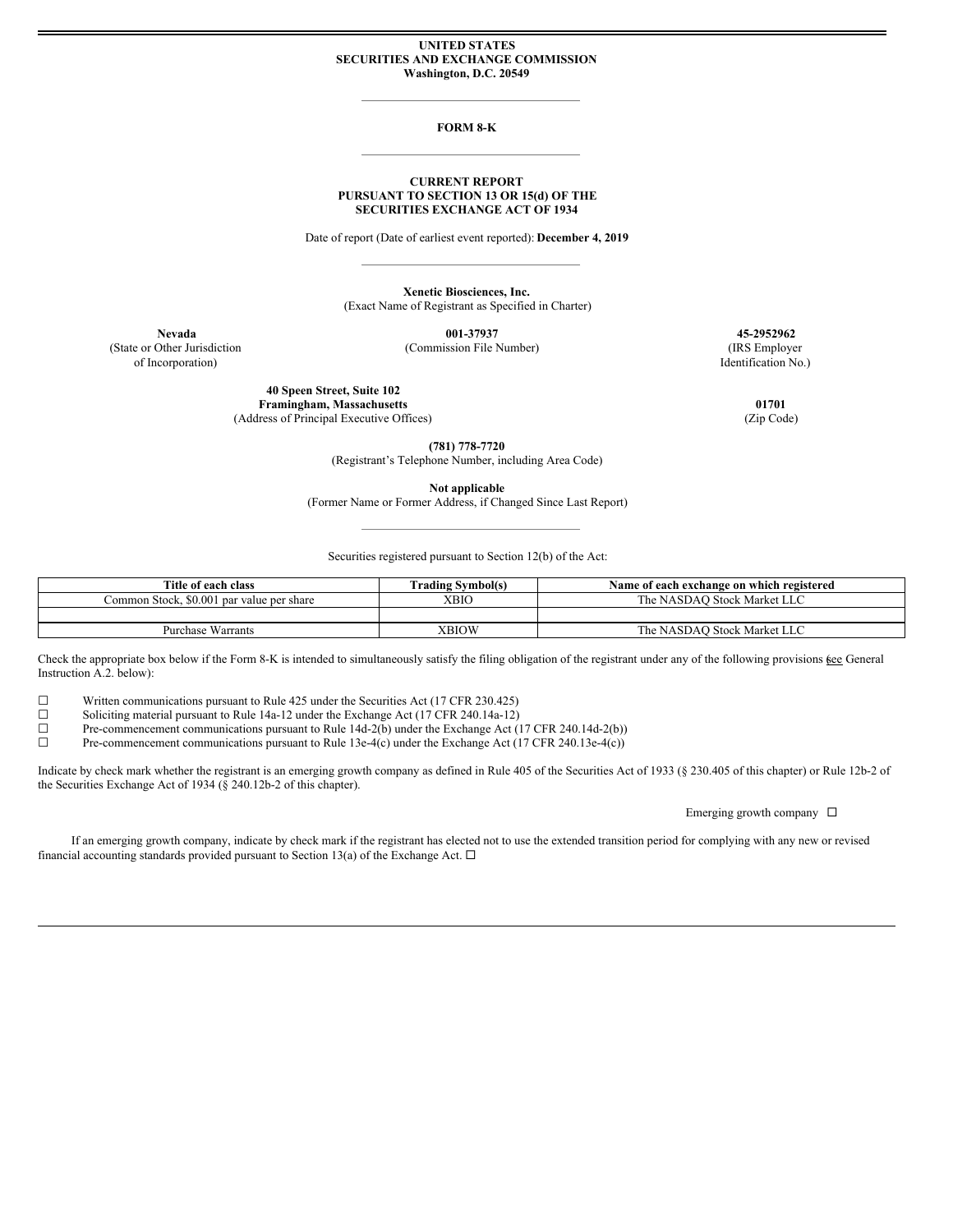### **Item 5.07 Submission of Matters to a Vote of Security Holders.**

On December 4, 2019, Xenetic Biosciences, Inc. (the "Company") held its 2019 Annual Meeting of Stockholders (the "Annual Meeting"). Below is a summary of the proposals and corresponding votes.

1. The Company's stockholders approved the election of the following eight nominees with each director receiving votes as follows:

| Name                         | For       | Withheld | <b>Broker Non-Votes</b>      |
|------------------------------|-----------|----------|------------------------------|
| Dr. Grigory Borisenko        | 1,342,296 | 79,009   |                              |
| Dr. James E. Callaway        | 1,343,959 | 77,346   | $\overline{\phantom{0}}$     |
| Mr. Firdaus Jal Dastoor, FCS | 1,343,092 | 78.213   | $\qquad \qquad -$            |
| Mr. Jeffrey Eisenberg        | 1,344,260 | 77,045   | $\overline{\phantom{0}}$     |
| Dr. Dmitry Genkin            | 1,343,425 | 77,880   | $\qquad \qquad \blacksquare$ |
| Dr. Roger Kornberg           | 1,337,250 | 84,055   | $\overline{\phantom{0}}$     |
| Mr. Adam Logal               | 1,344,007 | 77,298   | $\qquad \qquad -$            |
| Dr. Alexey Vinogradov        | 1,343,282 | 78,023   | $\overline{\phantom{a}}$     |

2. The Company's stockholders voted upon and approved the ratification of the selection of Marcum LLP as the independent registered public accounting firm of the Company for its fiscal year ending December 31, 2019. The votes on this proposal were as follows:

| For               | Against                              | \bstained | <b>Non-Votes</b><br>Broker |
|-------------------|--------------------------------------|-----------|----------------------------|
| 570,396<br>$\sim$ | 1 <sup>2</sup><br>$\sim$ $\sim$<br>. | 79,699    |                            |

3. The Company's stockholders voted upon and approved, on a non-binding, advisory basis, the Company's named executive officer compensation. The votes on this proposal were as follows:

| For              | <b>\gainst</b>    | Abstained                   | <b>Broker Non-Votes</b> |
|------------------|-------------------|-----------------------------|-------------------------|
| 75000<br>752.022 | $\sim$<br>656,734 | 549<br>$1 + 7$<br>$\cdot$ . |                         |

4. The Company's stockholders voted upon and approved and adopted the Company's Amended and Restated Equity Incentive Plan, to, among other things, increase the aggregate number of shares of common stock authorized under the plan by 750,000 shares. The votes on this proposal were as follows:

| For                                     | Against | Abstained                | <b>Non-Votes</b><br>Broker |
|-----------------------------------------|---------|--------------------------|----------------------------|
| $\sim$ $\sim$ $\sim$<br>0.22<br>832,623 | 132.926 | 55.756<br>4.4<br>TJJ, I. |                            |

No other matters were considered or voted upon at the Annual Meeting.

π